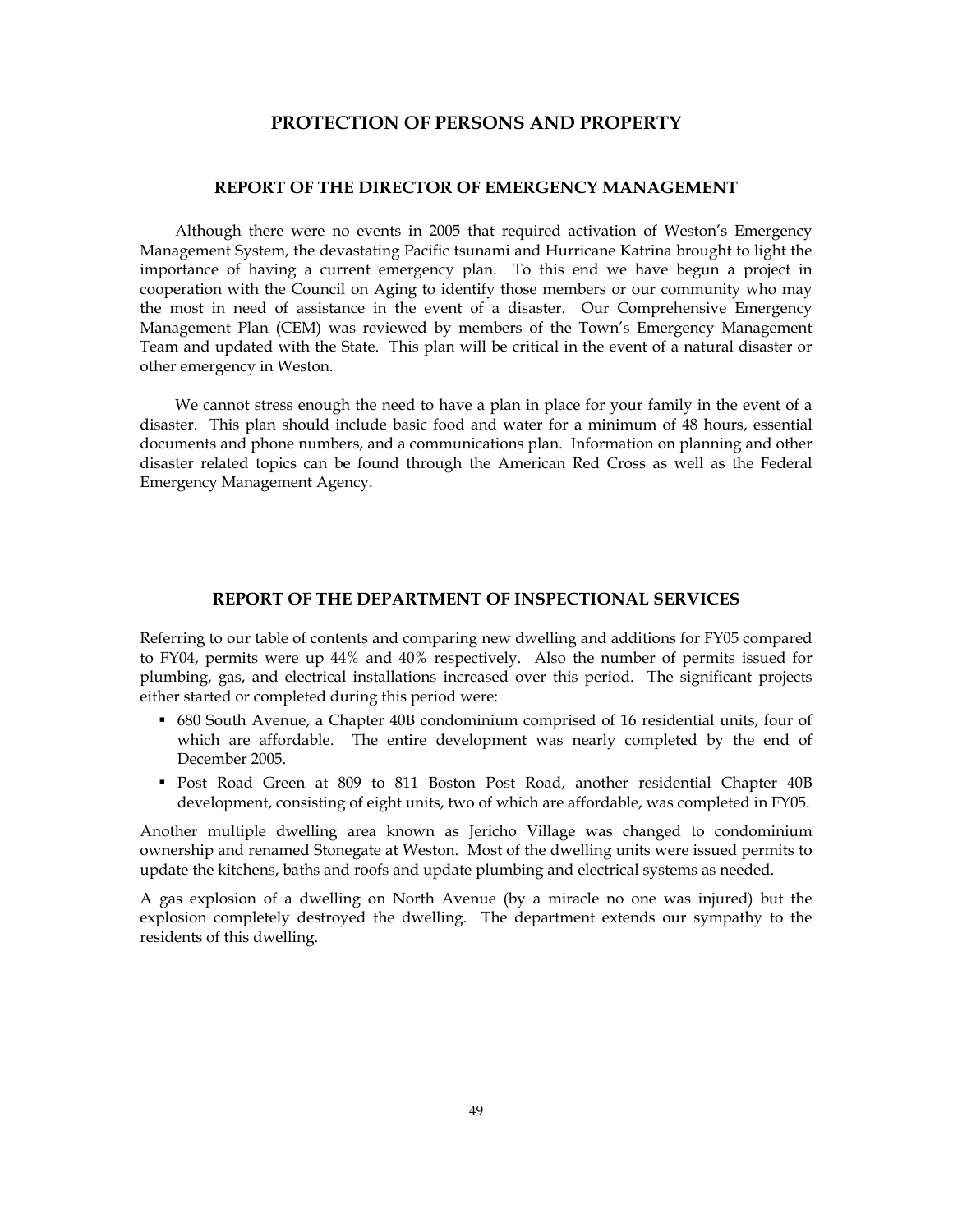|                              |              | 2005       |           |          | 2004                     |           |              | 2003                     |           |
|------------------------------|--------------|------------|-----------|----------|--------------------------|-----------|--------------|--------------------------|-----------|
|                              | Permits      | Estimated  |           | Permits  | Estimated                |           | Permits      | Estimated                |           |
|                              | Issued       | Value      | Fees      | Issued   | Value                    | Fees      | Issued       | Value                    | Fees      |
|                              | (Number)     | (Dollars)  | (Dollars) | (Number) | (Dollars)                | (Dollars) | (Number)     | (Dollars)                | (Dollars) |
| Single Family Residence      | 52           | 43,030,558 | 429,810   | 36       | 29,907,795               | 297,408   | 27           | 22,406,625               | 224,073   |
| Multiple Dwelling District   |              |            |           |          |                          |           |              |                          |           |
| New Building-Commercial      | $\mathbf{1}$ | 1,568,178  | 15,682    |          |                          |           | $\mathbf{1}$ | 4,346,650                | n/a       |
| Additions/Alterations/       |              |            |           |          |                          |           |              |                          |           |
| Repairs - Residential        | 258          | 25,766,459 | 259,264   | 184      | 21,906,604               | 218,770   | 195          | 25,132,569               | 251,768   |
| Additions/Alterations/       |              |            |           |          |                          |           |              |                          |           |
| Repairs - Commercial         | 10           | 1,419,000  | 14,190    | 12       | 1,108,000                | 11,080    | 10           | 2,937,970                | 29,381    |
| *Other Construction/         |              |            |           |          |                          |           |              |                          |           |
| Residential                  | 192          | 3,606,022  | 38,736    | 207      | 3,899,526                | 43,500    | 178          | 3,600,285                | 40,431    |
| *Other Construction/         |              |            |           |          |                          |           |              |                          |           |
| Commercial/Municipal         | 22           | 584,360    | 1,892     | 38       | 1,197,908                | 12,815    | 23           | 681,978                  | 7,025     |
| Miscellaneous and            |              |            |           |          |                          |           |              |                          |           |
| Periodic Inspections         | 62           |            | 4,602     | 86       |                          | 5,745     | 79           |                          | 5,465     |
| <b>Total Construction</b>    | 596          | 75,974,577 | 764,176   | 563      | 58,019,833               | 589,318   | 513          | 59,106,050               | 558,143   |
| <b>Gas Permits</b>           | 351          |            | 15,668    | 345      | $\overline{\phantom{a}}$ | 12,609    | 349          | $\overline{\phantom{0}}$ | 13,593    |
| <b>Plumbing Permits</b>      | 436          |            | 33,727    | 432      |                          | 28,986    | 381          |                          | 25,683    |
| <b>Wiring Permits</b>        | 671          |            | 68,197    | 605      |                          | 48,565    | 575          |                          | 45,945    |
| <b>Total</b>                 | 1,458        |            | 117,592   | 1,382    |                          | 90,160    | 1,305        |                          | 85,221    |
| *Demolition (included above) | 34           |            |           | 40       |                          | 8,000     | 24           |                          | 4,900     |

## **REPORT OF THE INSPECTOR OF BUILDINGS AND WIRESCALENDAR YEAR 2005 AND 6-YEAR SUMMARY REPORT**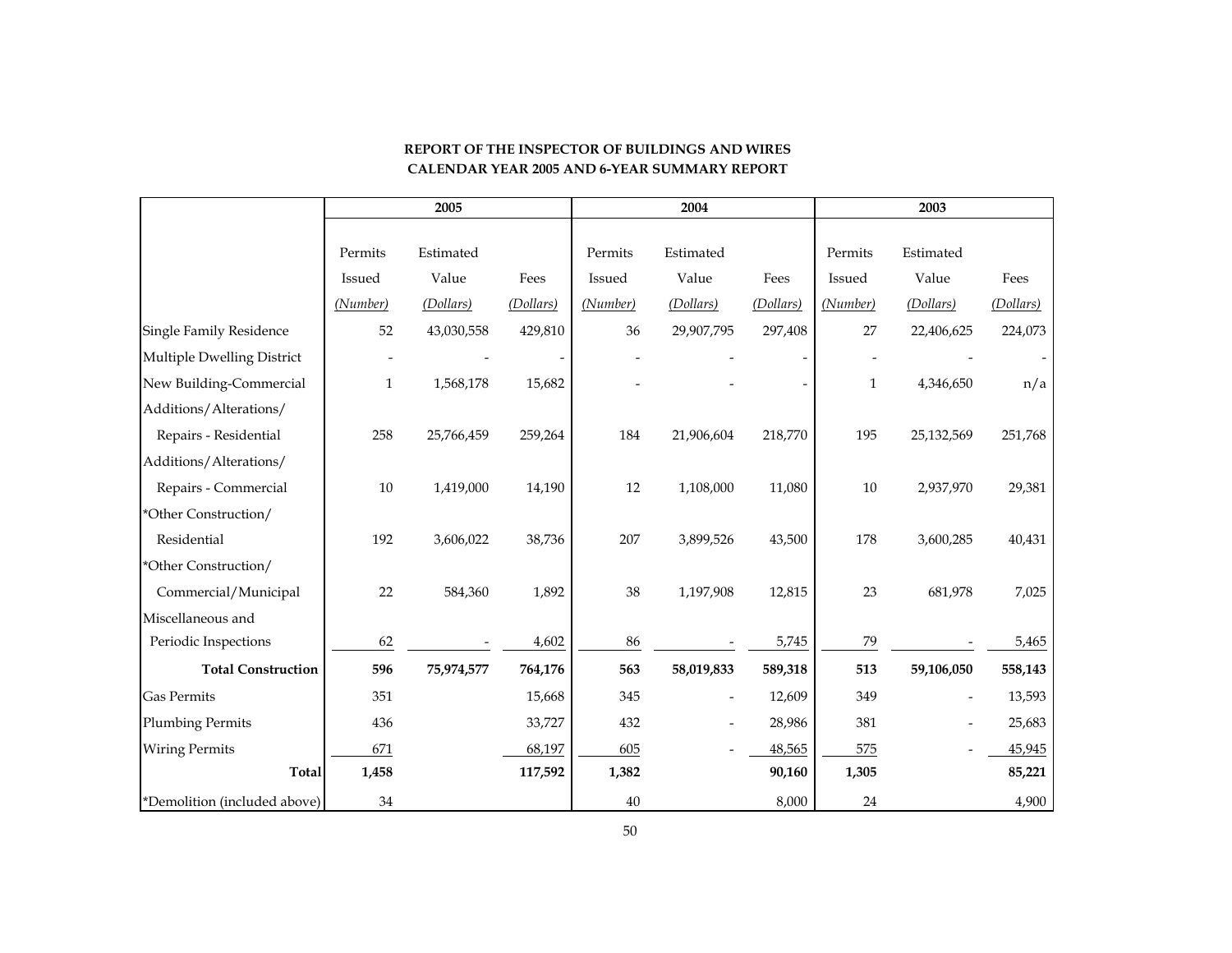|                              |               | 2002                     |           |                | 2001                     |                          |               | 2000       |           |
|------------------------------|---------------|--------------------------|-----------|----------------|--------------------------|--------------------------|---------------|------------|-----------|
|                              | Permits       | Estimated                |           | Permits        | Estimated                |                          | Permits       | Estimated  |           |
|                              | <b>Issued</b> | Value                    | Fees      | Issued         | Value                    | Fees                     | <b>Issued</b> | Value      | Fees      |
|                              | (Number)      | (Dollars)                | (Dollars) | (Number)       | (Dollars)                | (Dollars)                | (Number)      | (Dollars)  | (Dollars) |
| Single Family Residence      | 27            | 19,647,072               | 196,511   | 45             | 32,131,975               | 293,954                  | 37            | 19,997,522 | 171,091   |
| Multiple Dwelling District   |               |                          |           |                |                          | $\overline{\phantom{a}}$ |               |            |           |
| New Building-Commercial      | 4             | 10,286,444               | 93,400    | $\overline{2}$ | 8,905,400                | 89,054                   | 1             | 2,740,000  | 27,400    |
| Additions/Alterations/       |               |                          |           |                |                          |                          |               |            |           |
| Repairs (Residential)        | 169           | 22,699,900               | 229,497   | 152            | 14,528,664               | 145,555                  | 167           | 22,105,586 | 217,466   |
| Additions/Alterations/       |               |                          |           |                |                          |                          |               |            |           |
| Repairs (Commercial)         | $\,8\,$       | 500,500                  | 4,805     | 9              | 38,568,716               | 41,188                   | 9             | 2,803,337  | 28,245    |
| *Other Construction/         |               |                          |           |                |                          |                          |               |            |           |
| Residential                  | 208           | 3,257,959                | 37,291    | 199            | 3,256,282                | 36,502                   | 197           | 3,120,778  | 36,334    |
| *Other Construction/         |               |                          |           |                |                          |                          |               |            |           |
| Commercial/Municipal         | 23            | 245,315                  | 2,665     | 23             | 296,573                  | 2,620                    | 28            | 188,343    | 2,650     |
| Miscellaneous and            |               |                          |           |                |                          |                          |               |            |           |
| Periodic Inspections         | 89            |                          | 6,810     | 62             |                          | 2,700                    | $70\,$        |            | 8,176     |
| <b>Total Construction</b>    | 528           | 56,637,190               | 570,979   | 492            | 97,687,610               | 611,573                  | 519           | 50,955,566 | 491,362   |
| <b>Gas Permits</b>           | 363           | $\overline{\phantom{a}}$ | 13,884    | 363            | $\overline{\phantom{a}}$ | 13,506                   | 306           |            | 10,963    |
| <b>Plumbing Permits</b>      | 381           |                          | 27,658    | 381            |                          | 26,063                   | 363           |            | 23,360    |
| <b>Wiring Permits</b>        | 612           |                          | 69,132    | 587            |                          | 42,041                   | 512           |            | 42,166    |
| <b>Total Construction</b>    | 1,356         |                          | 110,674   | 1,331          |                          | 81,610                   | 1,181         |            | 76,489    |
| *Demolition (included above) | 33            |                          | 6,600     | 28             |                          | 5,650                    |               |            |           |

**REPORT OF THE INSPECTOR OF BUILDINGS AND WIRES** *(continued)*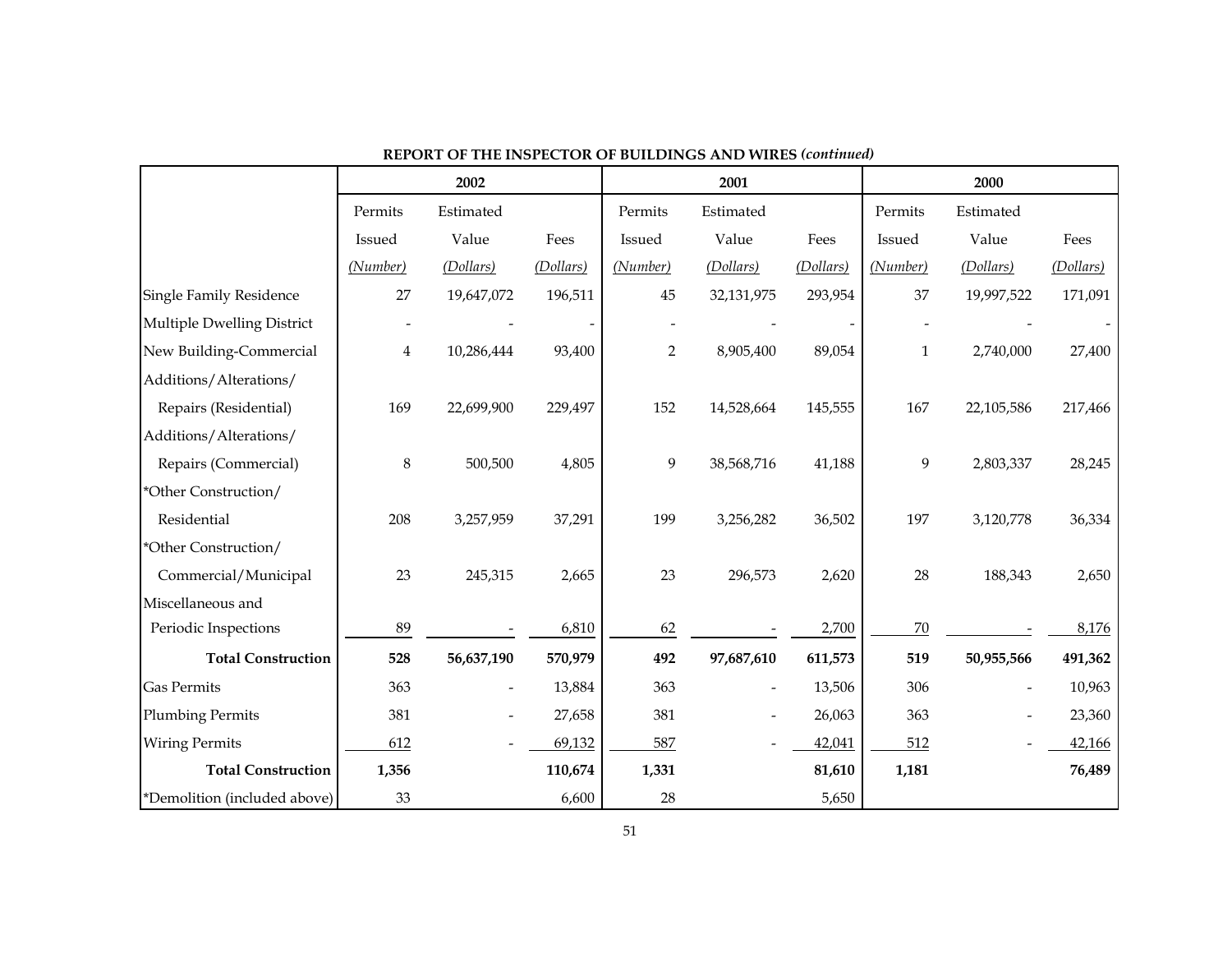#### **REPORT OF THE FIRE DEPARTMENT**

 In calendar year 2005 the Weston Fire Department responded to 2,032 calls for service. Although our call volume was in line with the past few years we suffered four major loss fires, one fire fatality and one serious fire injury. As a department we cannot stress enough the need for all of us to continue to make a conscious effort to protect ourselves from the dangers of fire including installing and testing smoke and carbon monoxide detectors; and having and practicing a home escape plan.

 In 2005 the fire department received a competitive Federal grant for \$194,000 to upgrade our emergency radio system. This upgraded system will ensure our ability to communicate more effectively not only with the Weston Police Department and surrounding fire departments, but it will provide the Town of Weston with a reliable radio frequency for our own Emergency Management operations.

 Fire Prevention remains a core component of our mission. Although we have had to curtail some activities in this area due to budget restrictions, we continue to conduct some school visits, and required fire safety inspections. These inspections include oil burning equipment, liquefied propane installations, home fire alarm systems, underground fuel tank removals, and blasting operations. In addition, quarterly inspections of nursing care and other facilities were conducted as required by law.

 Over the summer we completed the roof and building envelope repairs to our two fire stations. The completion of these projects guarantees that our stations will remain in service for decades to come.

 While our Emergency Ambulance Service accounted for just under 50% of our call volume, the department's Emergency Medical Technicians and First Responders continue to provide a critical service to the residents of Weston. As we continue to see more defibrillators placed in the community we cannot stress enough the importance of bystander CPR. Residents wishing to take a class in CPR or learn more about defibrillators are encouraged to contact the fire department.

 2005 saw the retirement of three veteran members of the Department. Call Firefighter Robert G. Hutchinson, Captain Peter M. Perrin, and Captain Daniel J. Robertson retired after over 80 years of collective service with the department. Although their retirements are well deserved, the loss of the knowledge and wisdom that only comes with years of service will be difficult to replace.

 We look back with gratitude to all of those who have supported and assisted this Department in many ways. Citizen support and cooperation is essential if we are to continue to keep our Town fire safe and maintain an effective level of service. To the citizens of Weston, the Honorable Board of Selectmen, Finance Committee, Town Manager, and the members of the Weston Fire Department who have all worked so diligently, I extend my sincere appreciation and thanks.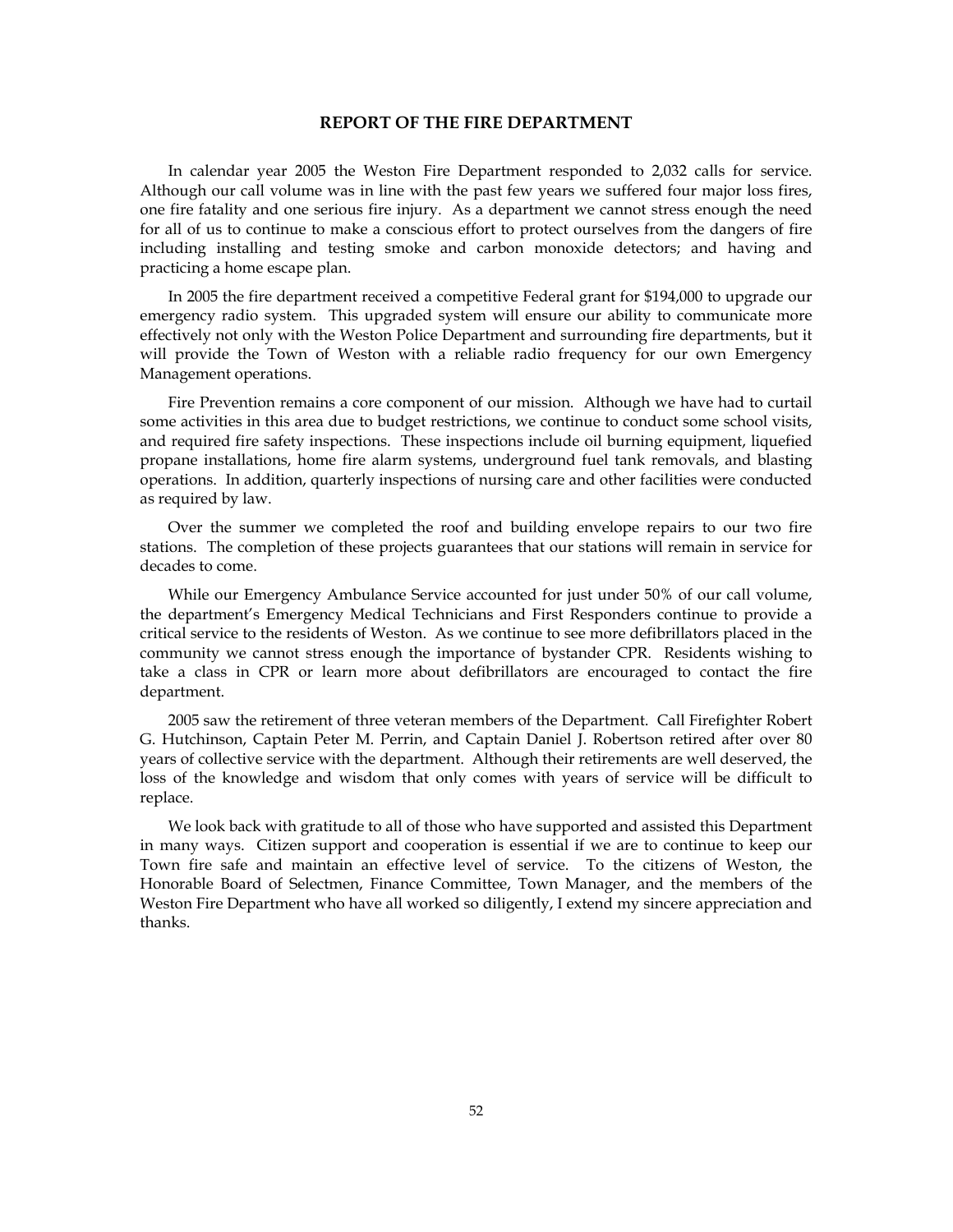## **2005 DEPARTMENT STATISTICS:**

(Year ending December 31, 2005)

In 2003 the Weston Fire Department responded to 198 Bell Alarms and 1,834 Still Alarms for a total of 2,032 incidents as follows:

| Fire Incidents                        | $== == 135$           |
|---------------------------------------|-----------------------|
| Ambulance Incidents                   | $===917$              |
| <b>Other Emergency Services</b>       | $= == 980$            |
| Mutual Aid:                           |                       |
| Received from neighboring communities | $= == 135 \times 100$ |
| Provided to our neighbors             | $== = 129$ times      |

The Emergency Ambulance Service responded to 917 incidents as follows of which 827 were medical emergencies and 190 were motor vehicle accidents.

## COMPARISON OF ALARMS ANSWERED -- 10 YEAR PERIOD

| 1996                               | 1,825 Alarms | 2001 | 2,080 Alarms |
|------------------------------------|--------------|------|--------------|
| 1997                               | 1,657 Alarms | 2002 | 1,803 Alarms |
| 1998                               | 1,740 Alarms | 2003 | 1,990 Alarms |
| 1999                               | 1,773 Alarms | 2004 | 2,007 Alarms |
| 2000                               | 1,883 Alarms | 2005 | 2,032 Alarms |
|                                    |              |      |              |
| $\sim$ $\sim$ $\sim$ $\sim$ $\sim$ |              |      |              |

| 10 Year Average | $=$ 1,879 Incidents Annually |
|-----------------|------------------------------|
| 5 Year Average  | $=$ 1,982 Incidents Annually |
| 3 Year Average  | $=$ 2,010 Incidents Annually |

| 255 |
|-----|
| 9   |
|     |
| 31  |
| 2   |
| 3   |
| 0   |
| 2   |
| 9   |
| 45  |
| 118 |
| 149 |
|     |

| Fiscal Year 2005 Revenue Turned Over To The Town Treasurer: |
|-------------------------------------------------------------|
|-------------------------------------------------------------|

| Fees for Ambulance Services Rendered          | $=$ \$  | 236,585.00 |
|-----------------------------------------------|---------|------------|
| Fees for Services to Mass. Turnpike Authority | $=$ \$  | 17,900.00  |
| <b>Fees for Permits</b>                       | $=$ \$  | 14.475.00  |
| Master Box Fees                               | $=$ \$  | 23,000.00  |
| All Other Revenues Received                   | $=$ \$  | 76.00      |
| Total Revenue Year 2005                       | $==$ \$ | 292.036.00 |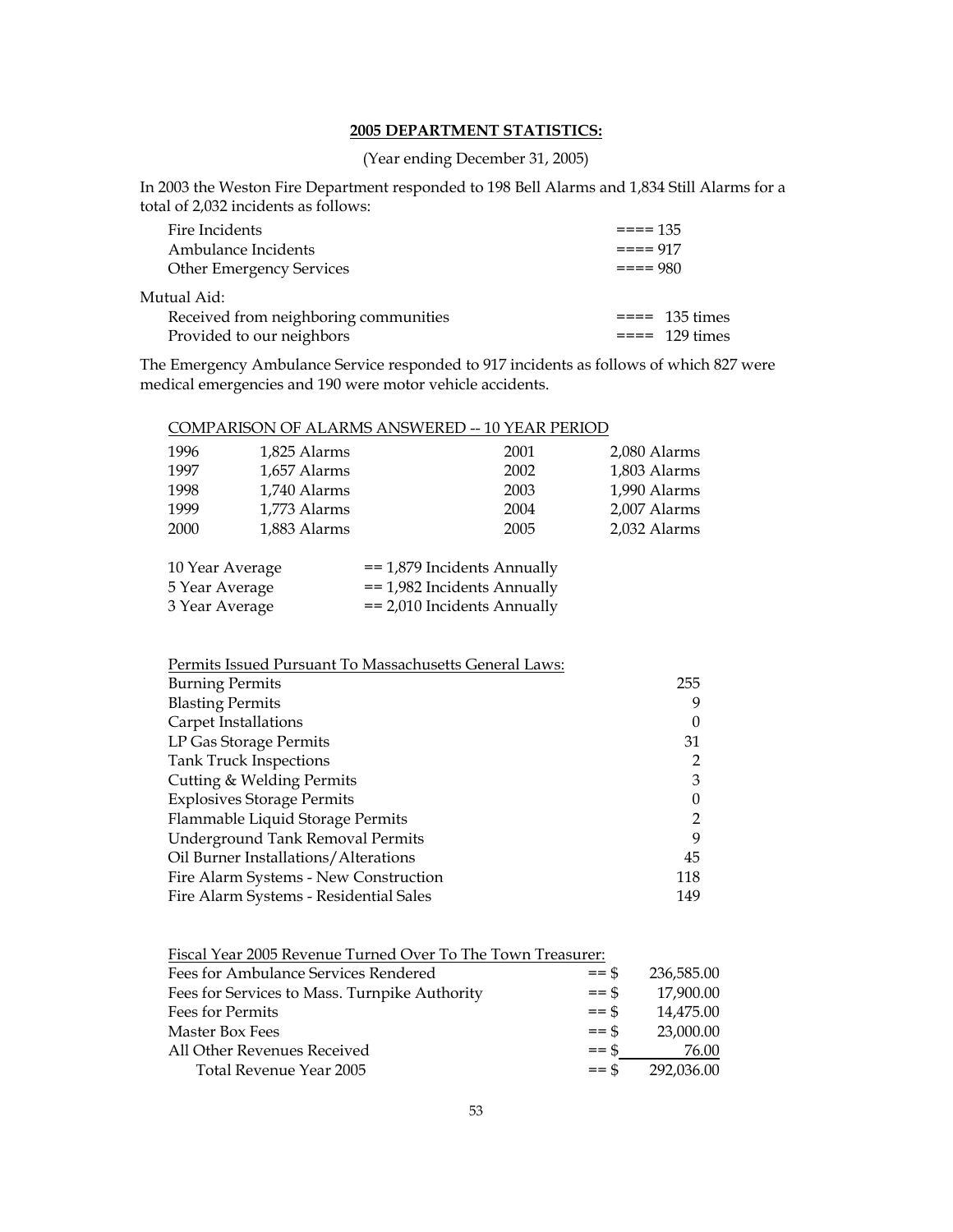#### DEPARTMENT APPARATUS INVENTORY

|                  |                                              |                              |     | YEAR             |
|------------------|----------------------------------------------|------------------------------|-----|------------------|
| <b>APPARATUS</b> |                                              | TYPE                         |     | <b>PURCHASED</b> |
| $Car - 2$        | $\displaystyle \qquad \qquad =\qquad \qquad$ | 4 WD Expedition              | $=$ | 2003             |
| $Car - 3$        | $\displaystyle \qquad \qquad =\qquad \qquad$ | 4 WD Expedition              | $=$ | 1998             |
| $Car - 4$        | $=$                                          | 4 WD Pickup Truck            | $=$ | 1998             |
| Engine - 1       | $=$                                          | 1,250 GPM Pumper             | $=$ | 1996             |
| Engine - 2       | $=$                                          | 1,000 GPM Pumper             | $=$ | 1990             |
| Engine - 3       | $=$                                          | 1,250 GPM Pumper             | $=$ | 2002             |
| Engine - 4       | $=$                                          | 1,000 GPM Pumper             | $=$ | 1985             |
| Engine - 5       | $=$                                          | 4 WD Brush Truck             | $=$ | 1991             |
| Rescue - 3       | $=$                                          | <b>Technical Rescue Unit</b> | $=$ | 1999             |
| Rescue - 4       | $\displaystyle \qquad \qquad =\qquad \qquad$ | <b>Technical Rescue Unit</b> | $=$ | 1970             |
| Ladder - 1       | $\qquad \qquad =$                            | 85' Aerial Ladder            | $=$ | 1977             |
| Chief's Car      | $=$                                          | 4 WD Explorer                | $=$ | 1999             |
| Ambulance - 1    | $=$                                          | 1999 Horton ERV              | $=$ | 1999             |
| Ambulance - 2    | $=$                                          | 1992 Braun ERV               | $=$ | 1992             |
| Boat & Trailer   | $=$                                          | 14' Flat Bottom              | $=$ | 1973             |
| Fire Alarm Truck | $=$                                          | 35' Aerial Bucket            | $=$ | 2005             |

#### **REPORT OF THE PARKING CLERK**

Vehicles violating town and/or state parking regulations may be ticketed by the Police Department. If a ticket remains unpaid and no request for a hearing has been made to the Parking Clerk within 21 days, additional fines may be imposed (in Weston there is a \$5.00 late fee for each unpaid violation) and, after notice to the vehicle's owner, the ticket is marked at the Registry of Motor Vehicles. Once a vehicle has been marked at the Registry, the owner may not renew or his or her driver's license or vehicle registration until all fines and late fees plus a \$20.00 penalty have been paid and a release has been issued by the Parking Clerk.

Safety issues and traffic circulation are of primary concern in establishing and enforcing parking restrictions. Of greatest importance is the ability of emergency vehicles to gain unimpeded access to all areas of the town when needed.

Massachusetts law prohibits parking within 10 feet of a fire hydrant or 20 feet of an intersection, in crosswalks, on State Highways or in handicapped spaces without a handicap license or placard. Town regulations include a two hour time limit for parking in the town center, a prohibition on parking on any Town Road unless there is a 10 foot wide lane for traffic flowing in each direction, restrictions on where parking is permitted at the Weston Public Schools, the Kendal Green train station and other town facilities, and restrictions on parking on various streets due to safety considerations.

Since the summer of 2005, the Parking Clerk and the Assistant Treasurer have the capability of checking ticket status on line. Tickets may now be paid at the Treasurer and Collector's Office.

Questions may be addressed to the Parking Clerk at Town Hall or to the Police Department. Information is also available at *www.weston.org*.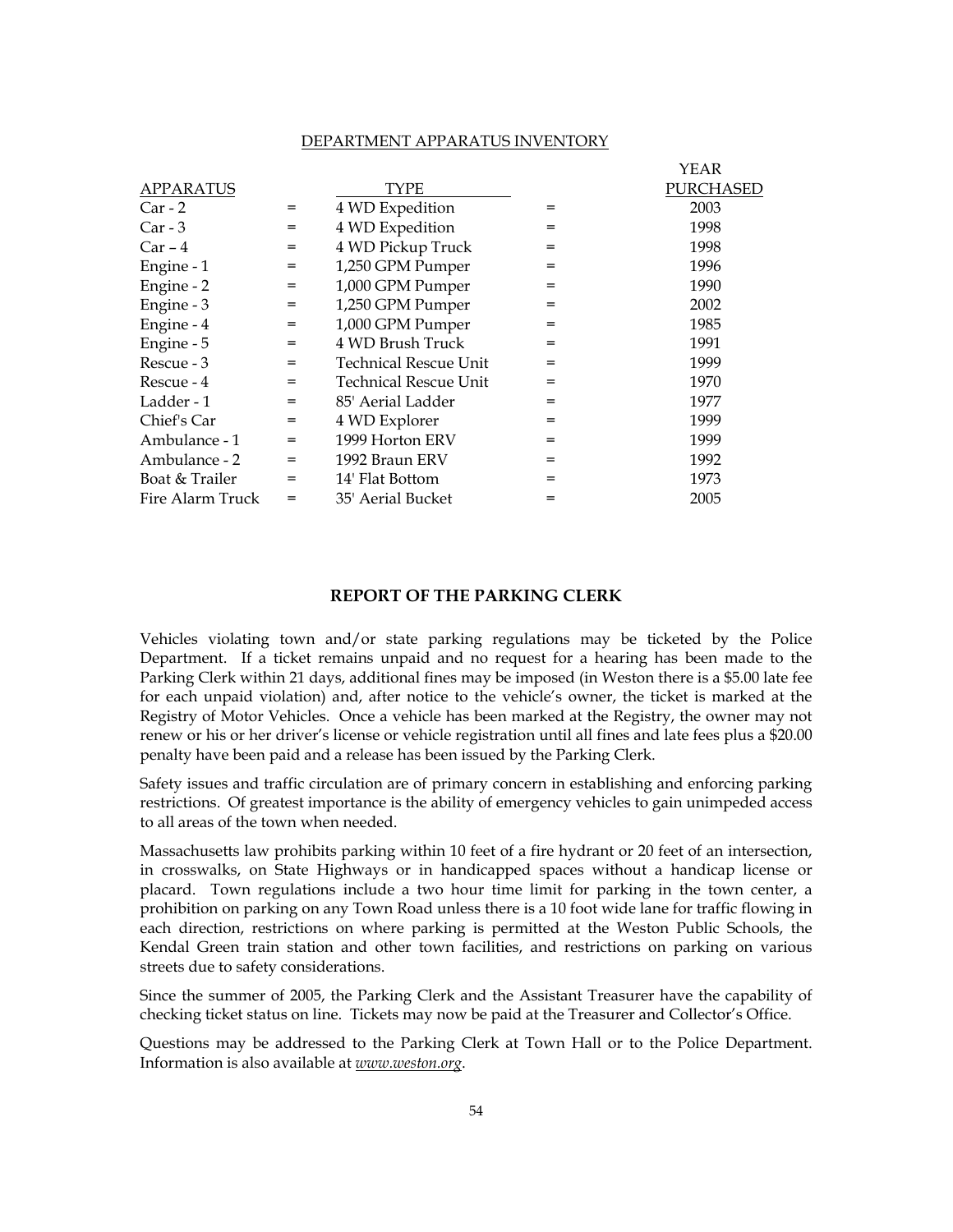| Tickets issued     | 122 | Fines levied:         | \$1,305.00 |
|--------------------|-----|-----------------------|------------|
| Tickets paid       | 108 | Total fines collected | \$2,160.00 |
| Tickets dismissed: |     | Fines dismissed       | 30.00      |
| Tickets adjusted   | 14  | <b>Fines Adjusted</b> | 75.00      |

*The following is a summary of parking activity for the year ended June 30, 2005:* 

## **REPORT OF THE POLICE DEPARTMENT**

The year of 2005 has brought with it continued concerns about traffic issues. From January to December the Weston Police Department investigated a total of 309 accidents, one of the highest crash rates in the state. During the year we investigated five fatalities, a record number for this town. We continue to work together with residents, town organizations, the Traffic Advisory Committee and outside agencies looking for ways to address this problem that grows ever worse each year. I encourage those of you with ideas for areas of concern, traffic flow issues and "traffic calming" measures to reach out to the Traffic Advisory Committee with your suggestions. Please keep in mind when doing so that the Town has persistent budget concerns and large scale projects with major road construction are expensive projects that cannot be entered into on a trial basis without great cost.

This year the department had two retirements; Officer Rich Staunton and Officer Ron Benotti, both having given thirty years of service to the Town, we wish them both well. In the next few years there will be many new faces at the P.D. with new recruits coming in to fill vacancies left by retiring officers. Replacement seems to come in cycles and we are experiencing just that. Between 2005 and 2006 I expect at least six new officers to take the place of officers that have reached retirement age. While we will miss the retiring officers this is an exciting opportunity to bring new blood and fresh ideas to the department. I have every confidence that these new additions to our ranks will be outstanding officers who are welcomed by all.

Internet fraud and identity theft continue to present the fastest growing crimes not only for Weston but the entire country. We urge everyone to use extreme caution when entering into financial agreements online and over the phone. Disregard any emails soliciting any deal requiring you to put up front money with a promise of a large payoff. Keep in mind the old adage: If it seems too good to be true, it probably is. When accepting online payments beware of anyone who sends bank or personal checks that exceed the amount of the agreed upon payment with a request to send back the balance of the overage. You will soon get a call from your bank notifying you that the check was bogus and not only will you have lost your goods for sale but also be stuck for the amount of the money sent. Check your credit card statements religiously and report discrepancies to your financial institutions and the police. Do not give personal or financial information to anyone if you do not know that the transaction will be secure. When reporting incidents to the police department be aware that many of these online frauds cross jurisdictional lines and the only recourse for the police is to take an initial report and forward it on to the proper authorities.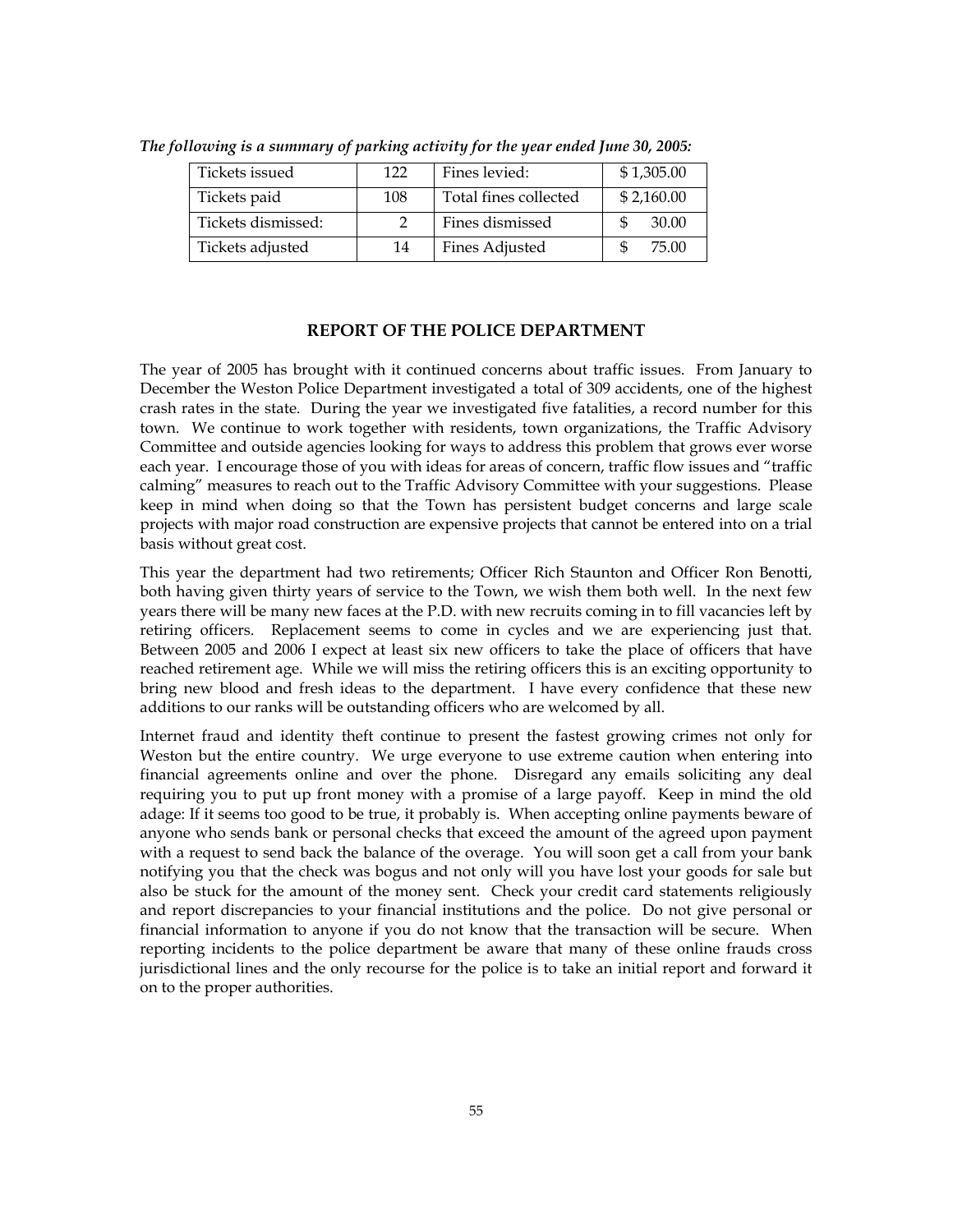We at the Police Department wish to thank everyone for the tremendous support that has been extended to us in the past and wish everyone a safe year in 2006. We urge all residents to call anytime with concerns or to report suspicious activity. The community is an extension of our department's eyes and we depend on you to make us aware of things that are of concern, so we ask you to help us help you.

### **Revenues Generated by the Police Department in Calendar Year 2005**

| Total:                                                                          | 142,387.00 |
|---------------------------------------------------------------------------------|------------|
| 5. Fees collected for issuance of firearms permits:                             | 8,300.00   |
| 4. Requests for copies of reports - insurance co. etc:                          | 1,721.00   |
| 3. Second District Court of Eastern Middlesex at Waltham, fines and assessments | 5,440.00   |
| 2. Parking fines paid                                                           | 2,695.00   |
| Incentive Plan:                                                                 | 124,231.00 |
| 1. Reimbursed from Commonwealth of Massachusetts for Career Education           |            |

### **2005 Police Department Statistics**

| Automobile accidents investigated        | 309            |
|------------------------------------------|----------------|
| Persons reported injured                 | 69             |
| Accidents involving bicycles             | $\overline{2}$ |
| Accidents involving pedestrians          | 1              |
| Accidents - fatal                        | 4              |
| Accidents involving deer                 | 36             |
| Automobile thefts                        | 0              |
| Burglar alarms investigated              | 1,294          |
| Officers responding to burglar alarms    | 2,604          |
| Complaints and investigations            |                |
| (excluding dog)                          | 13,926         |
| Complaints referred to Dog Officer       | 104            |
| Animal Complaints Investigated by Police |                |
| Officer                                  | 90             |
| Report of dog bites                      | $\overline{4}$ |
| Domestic abuse orders                    | 35             |
| Emergency orders served                  | 1              |

| Orders violated                         | 1     |
|-----------------------------------------|-------|
| E911 Emergency calls recorded           | 782   |
| Fire department, assist on calls (other |       |
| than rescue calls)                      | 465   |
| Lockouts, auto/home                     | 30    |
| Lost property found in Weston           | 24    |
| Obscene & Harassing phone calls         |       |
| reported                                | 36    |
| Street lights reported out              | 526   |
| Sudden deaths investigated              | 9     |
| Traffic warnings forwarded to           |       |
| Registry                                | 1,079 |
| Unlawful Credit Card Use & Checks       | 19    |
| Civil citations forwarded to Registry   | 709   |
| Trespassing                             | 6     |
| Acts of vandalism reported              | 85    |
| Mailbox Damage                          | 47    |

# **Major Crimes Reported to Police in 2005**

| Assault and battery | Unlawful entry - no force |    |
|---------------------|---------------------------|----|
| Burglaries reported | Attempts                  |    |
| Forcible entry      | Larcenies reported        | 26 |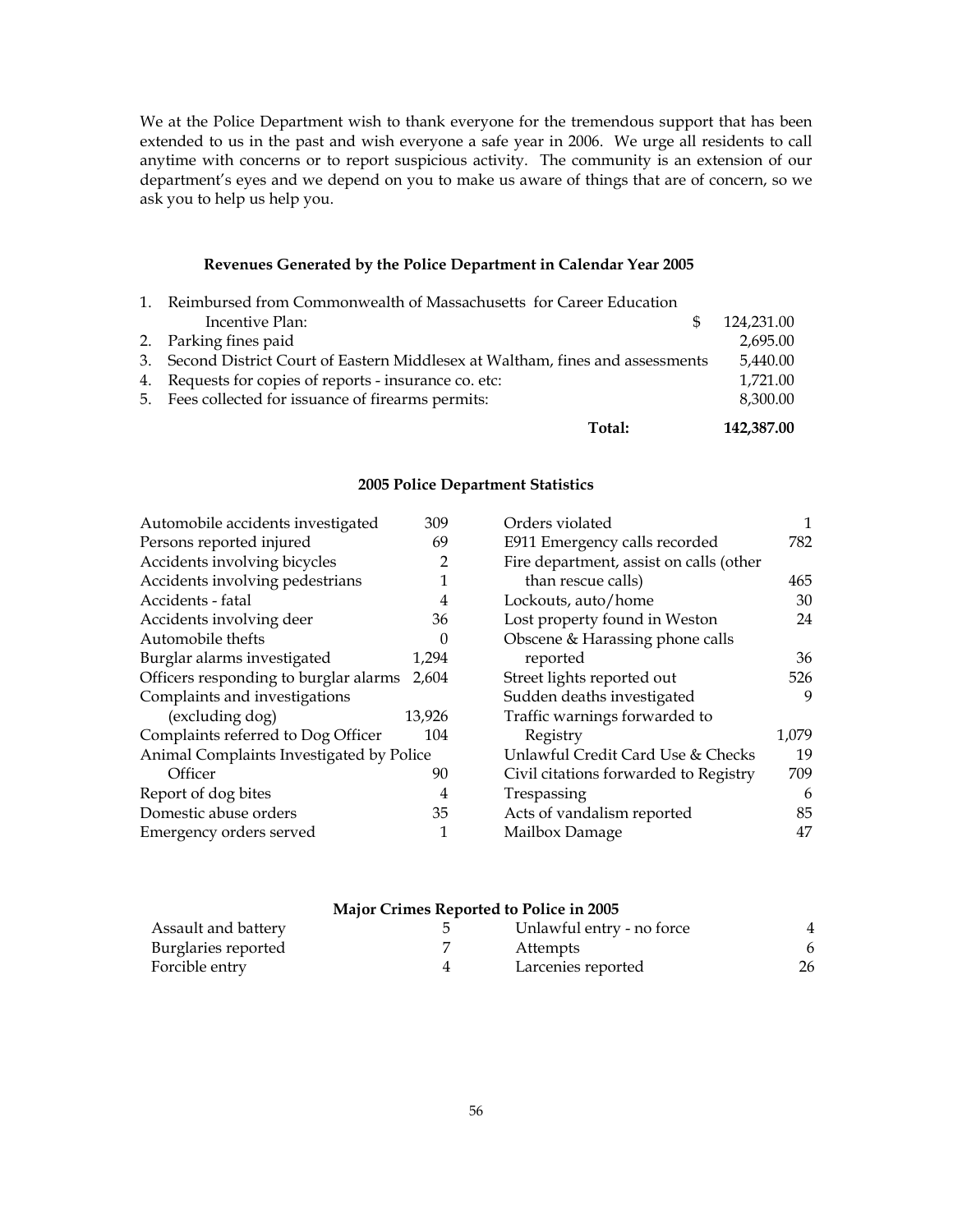# **Motor Vehicle Violation/Complaints – 2005**

| Disobey signs, signals, markings                 | 39  | 335.00    |
|--------------------------------------------------|-----|-----------|
| Cracked Windshield                               | 5   | 105.00    |
| Fail to keep right                               | 9   | 100.00    |
| Fail to keep right, view obstructed              | 3   | 100.00    |
| Fail to yield at intersection                    | 71  | 1,050.00  |
| Stop sign violation, Town road                   | 108 | 3040.00   |
| Not wearing proper seatbelt restraint            | 59  | 1,110.00  |
| Operating, no license/registration in possession | 58  | 1,090.00  |
| Fail to report name/address change               | 4   | 70.00     |
| Fail to signal before stopping/turning           | 3   | 25.00     |
| Fail to yield for traffic left                   | 9   | 35.00     |
| Non-inspected motor vehicle                      | 394 | 7,800.00  |
| Operating, after license suspended               | 45  |           |
| Operating uninsured motor vehicle                | 26  |           |
| Operating, no display of registration sticker    | 6   |           |
| Defective equipment                              | 128 | 1,355.00  |
| Operating unregistered motor vehicle             | 38  | 1,800.00  |
| Operating, violation of Town by-laws             | 6   | 80.00     |
| Operating, violation of DPW rules/regulations    | 16  | 235.00    |
| Speeding                                         | 671 | 32,980.00 |
| Fail to stop - Red light                         | 52  | 1,955.00  |
| Miscellaneous                                    | 245 | 2,538.00  |

# **Adult Arrests and Other Court Cases - 2005**

|                                     | Male | Female |
|-------------------------------------|------|--------|
| <b>Assault and Battery Domestic</b> | 6    | 1      |
| B&E                                 | 1    | 1      |
| <b>False Documents</b>              | 1    |        |
| <b>Identity Fraud</b>               | 1    |        |
| Possession of Burglary Tools        | 3    |        |
| Larceny                             | 1    |        |
| Minor Transporting Alcohol          | 3    |        |
| Operating Under the Influence       |      |        |
| of Alcohol                          | 18   | 4      |
| Operating after License Suspended   | 25   | 7      |
| Operating Without Valid License     | 6    |        |
| Possession Class A                  | 1    |        |
| Possession Class C                  | 2    |        |
| Possession Class D - Marijuana      | 7    |        |
| Selling to Minor                    | 1    |        |
| Trespassing                         | 2    |        |
| <b>Warrants Served</b>              | 24   | З      |
| Total:                              | 102  | 16     |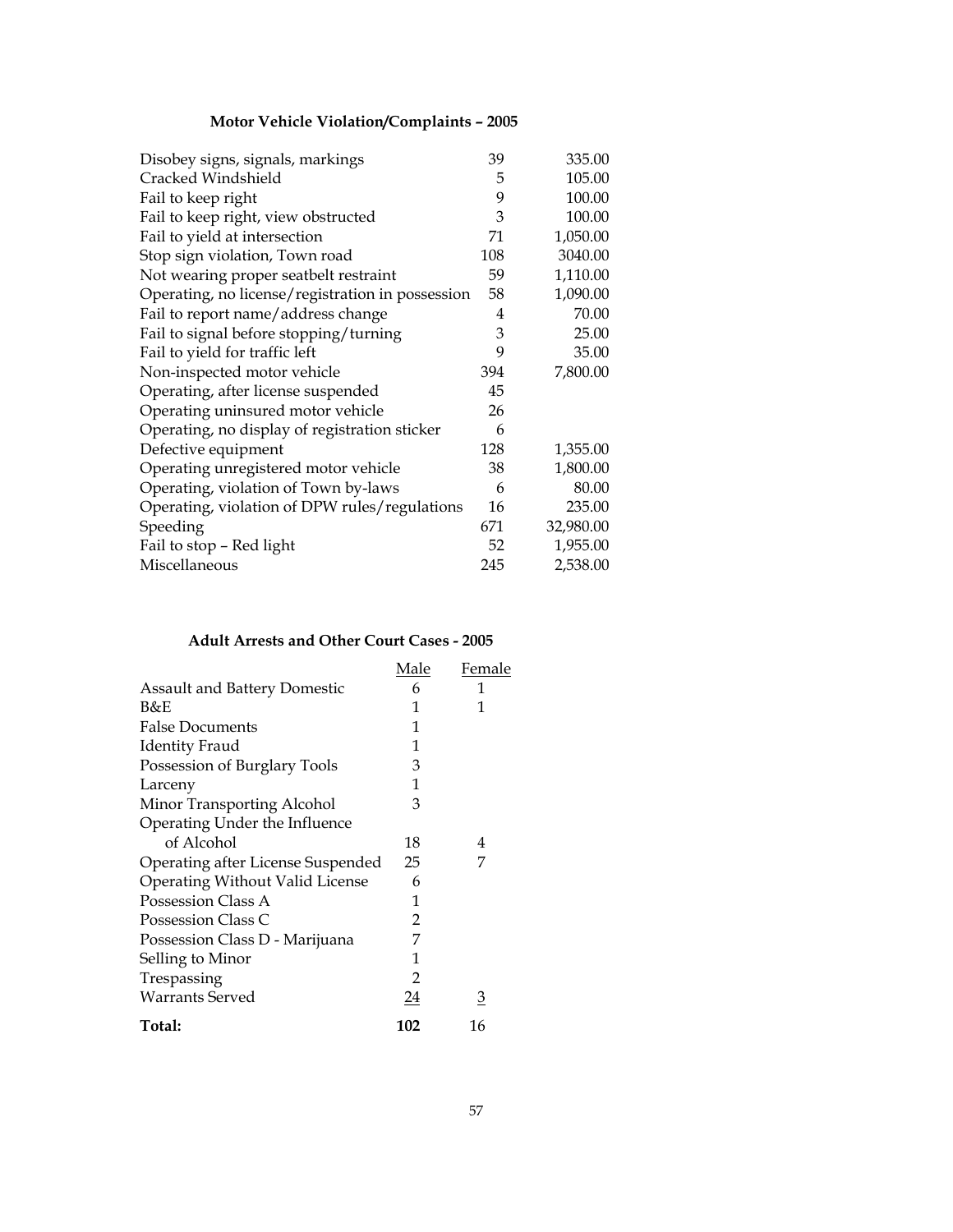# **Disposition of Arrests - 2005**

| Dismissed-court cost                    |        | 18             |
|-----------------------------------------|--------|----------------|
| Arrest Turned over to other PD          |        | 12             |
| Guilty                                  |        | $\overline{2}$ |
| Dismissed                               |        | 3              |
| Cont. without a Finding                 |        | 19             |
| <b>Sufficient Facts/Fine Assessment</b> |        | 18             |
| Cases Cont. until 2006                  |        | 38             |
|                                         | Total: |                |

# **2005 Juvenile Investigations/Complaints\***

|                               | Male            | Female |
|-------------------------------|-----------------|--------|
| Assault                       | 3               |        |
| Breaking & Entering           |                 |        |
| Child in Need of Services     |                 |        |
| Disorderly/Disturbance        | 11              | 4      |
| Drug Offenses                 | 10              | 2      |
| Domestic Complaints           | 4               |        |
| Fire Setting                  | 0               |        |
| Liquor Violations/possession/ | 24              | 13     |
| use                           |                 |        |
| Pellet Gun                    | 0               |        |
| Poss. Of Dangerous Weapon     | 1               |        |
| Runaway                       |                 |        |
| Miscellaneous                 | $\overline{31}$ | 14     |
| Total:                        | 84              | 34     |

| Juvenile court appearances:       | 44 |
|-----------------------------------|----|
| Settled at school or family level | 61 |
| Referred to outside agency:       | 17 |

\*Note: For the purpose of this report, juvenile matters are reported for ages 7 through 17. State reporting is for ages 7 through 16.